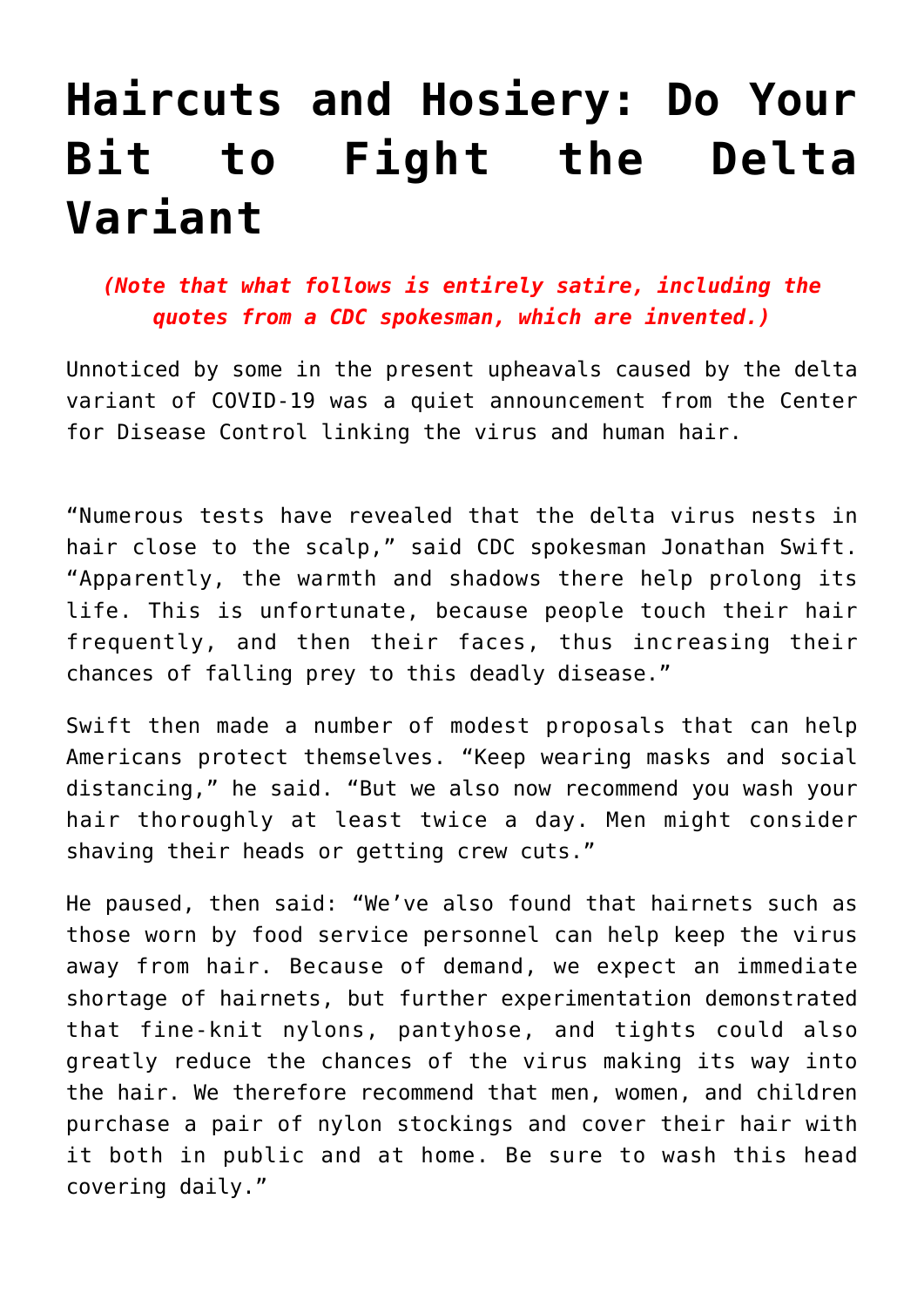In the wake of this announcement, both big box stores like Walmart and women's apparel shops reported a run on hose. "We can't keep it in stock," said Trudi Dinger, owner of a local lingerie store. "L'eggs, Hanes, Sheertex: none of our suppliers can't keep up with demand."

With most hosiery manufactured in countries like China, some Americans worry that politics may intrude and interrupt the supply to the United States. Simone Shear, a spokesperson for the Hanes corporation, which advertises some of its products with USA logos, but which uses these countries to make its clothing, issued a statement reassuring Americans that the company would do all in its power to fill the stores with hose again.

When we visited our local grocery store, we asked Max Quirky what he thought of this latest recommendation. He readjusted the black tights he was wearing around his head and said, "Look around this store. Half the customers refuse to wear hose on their heads. What's wrong with these people? Don't they realize they could kill themselves or a relative? What about Grandma? Doesn't her life count?"

A woman reluctant to identify herself was wearing three pair of hose, not just on her head but pulled down over her two facemasks. "Precaution is key," she said, though her protective devices made it difficult to understand her. "We have to follow the science. We need a mandate forcing people into hose."

Gathered outside the grocery store was a small band of protesters, mostly women with children, maskless, hoseless, and holding a variety of homemade signs, including "They're Stealing Your Freedom," "Hose Doesn't Work," and "What About the Constitution?"

As we watched, three patrol cars arrived, and six policemen, all wearing the requisite head hose, ordered the protestors to